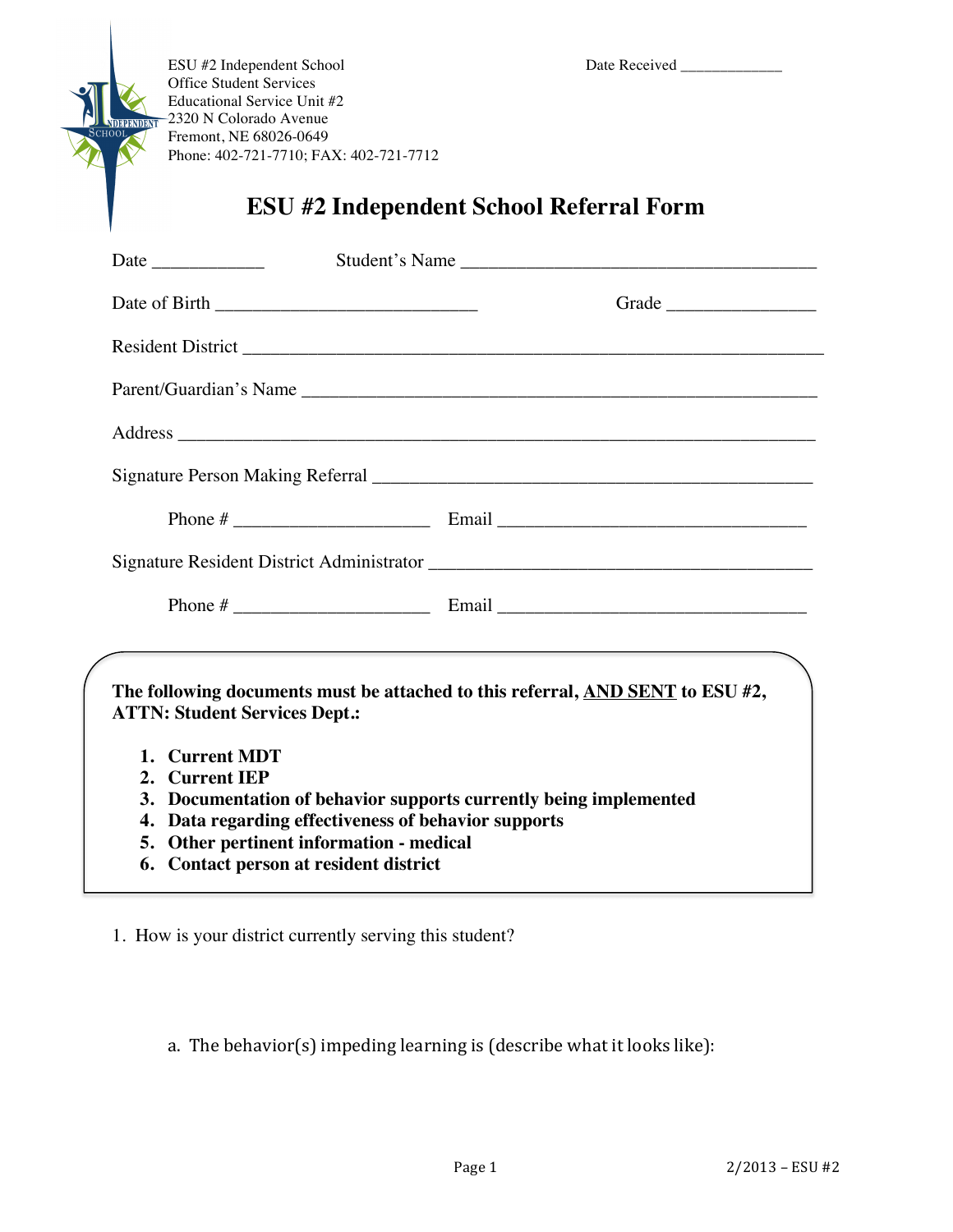b. It impedes learning because:

Attach data supporting frequency or intensity or duration of behavior.

2. Specify the predictors for the behavior (include people, time, day, place, subject, etc.)

3. What procedures/interventions have you tried/implemented (sent to office, sent home, time out)?

4. How does the student react to the consequences enforced after the behavior occurs?

5. Student interests, preferred activities, people, food, etc. (What reinforcers motivate the student?)

6. Describe how you have partnered with the parent/guardian to address behaviors both at home and school.

7. Is the student receiving any independent (not connected to school) counseling? If so, is the counselor an active participant in IEP meetings?